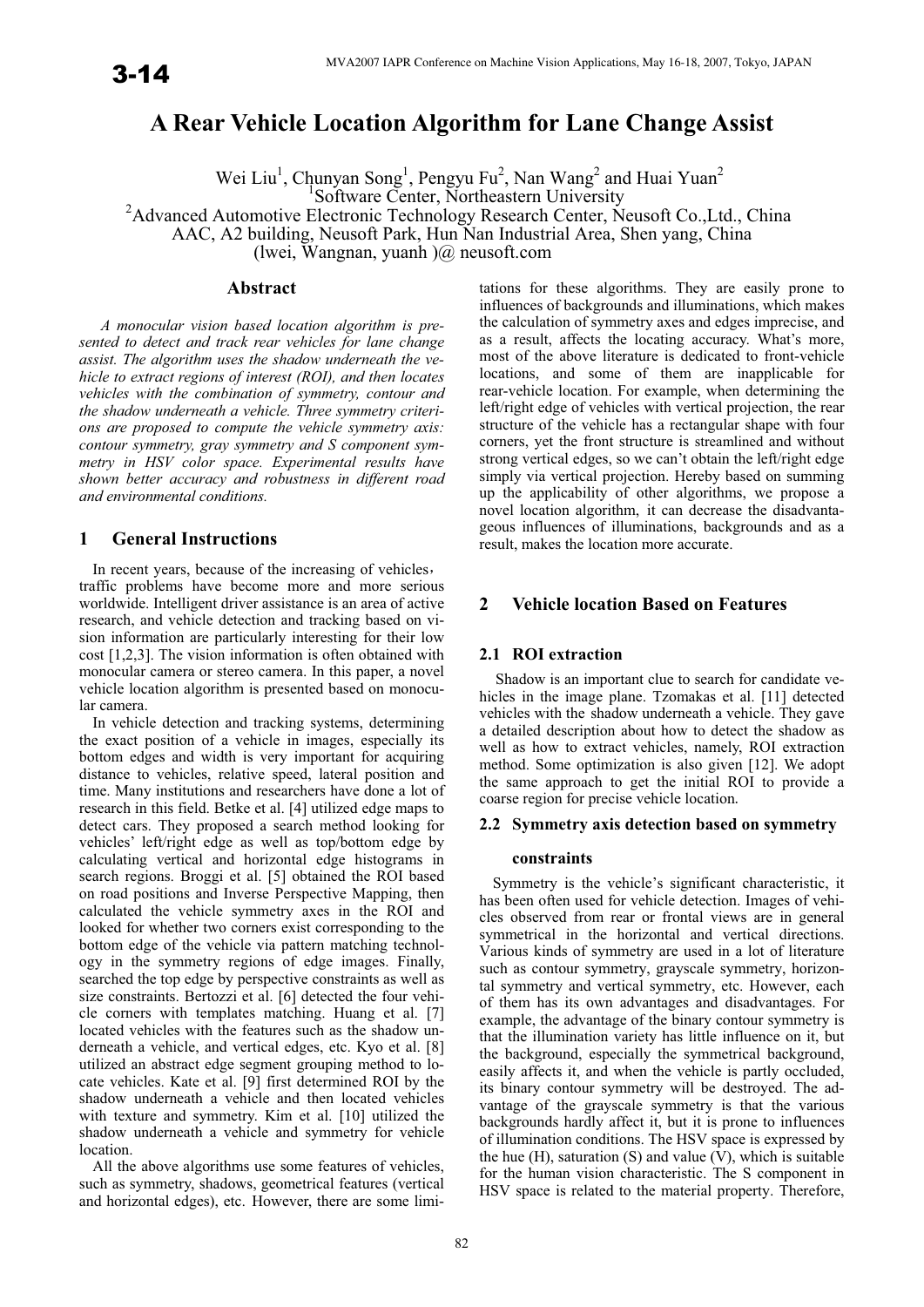we use the three methods to calculate the vehicle's symmetry axes in ROI: binary contour symmetry, grayscale symmetry and the S component symmetry in HSV space. Then the final vehicle axis is synthesized by integrating the three symmetry axes.

We adopt the algorithm to detect the binary contour symmetry axis as described in [13].It's given as follows:

1) Apply the Sobel Operator on the source image and construct the binary contour image IMG,

2) Select two thresholds (W\_min, W\_max) to determine the range of possible widths of the vehicle.

3) Construct an accumulator array A [col] and initialize

all its elements to zero.

4) Scan the IMG and perform the following steps,

FOR each row

FOR each pair of non-zero pixels  $(x_1, y_1)$  and  $(x_2, y_2)$  in the current row, Do

{ distance =  $|x_1 - x_2|$ ; axis =  $(x_1 + x_2)/2$ ; if (distance>W\_min and distance< W\_max)  $A[axis] = A[axis]+1;$ }

5) Find the maximum element in A[coI] , whose index col indicates the most promising candidate for the symmetry axis of the object.

The calculation of gray symmetry axis is the same as that of S component symmetry axis. It's shown as follows:

*1)* Extract the shadow underneath a vehicle; calculate the bottom edge of the shadow  $Y_{bc}$  as well as the left and right terminal  $X_i$ ,  $X_i$ ;

2) Compute the width of the shadow:  $W = X_r - X_l$ ;

3) Measure the symmetry axis  $S(j)$  with the following formula:

$$
S(j) = \sum_{Y_{bc}}^{Y_{bc} + H} \sum_{\Delta x = 1}^{H} \sum_{j=X_j - \Delta k}^{Y/2} \left| P(j + \Delta x, i) - P(j - \Delta x, i) \right| \tag{1}
$$

$$
j_{sym} = \arg\min_{j} S(j)
$$
 (2)

Where  $H = 0.9W$  and  $P(x, y)$  is the gray value or the S-component value.  $j_{sym}$  is the symmetry axis we want to get.

The calculation of symmetry axes is shown in Figure 1 and Figure 2.



Figure.1. Computing the three kinds of symmetry axes



Figure.2 Examples for the symmetry axes. White dashed represents gray symmetry axis; Black dashed represents binary value symmetry axis; Dash-dot represents S component symmetry axis

As is shown in Figure 2,The calculating results can be classified into three cases: 1) the symmetry axes obtained with the three above methods completely (or approximately) overlap, 2)two of them completely(or approximately) overlap, 3) all of them never overlap with each other(It hardly takes place). In order to overcome the influence of illumination conditions and various backgrounds, we adopt the three methods to calculate the vehicle's symmetry axes and synthesize them so that the calculated axis is more accurate. The synthetic strategy is as follows:

1) Calculate the three symmetry axes  $x_1, x_2, x_3$ ;

2) Calculate the synthetic symmetry axes  $x_{sym}$ . Three cases should be considered respectively:

Case 1:

If 
$$
\max\{x_i\} - \min\{x_j\} \le \Delta
$$
, then  
\n
$$
x_{sym} = x_k
$$
\nWhere  $\min\{x_i\} \le x_k \le \max\{x_j\}$ ,  
\n $i, j, k = 1, 2, 3, i \ne j$ ,

Case 2:

$$
\text{If } \left| x_i - x_j \right| \le \Delta \text{ and } \min \left\{ x_i - x_k \right|, \left| x_j - x_k \right| \ge \Delta
$$

Then 
$$
x_{sym} = \left[\frac{x_i + x_j}{2}\right], i, j, k = 1, 2, 3, i \neq j \neq k;
$$

Case 3:

Otherwise,  $x_{sym} = x_1$ ;

Where  $\Delta$  is a threshold to evaluate the similarity of the symmetry axes and its size is related to the width of ROI.

### **2.3 The left and right edges computation**

After finding the symmetry axis of vehicles, we extract vertical edges in ROI with Sobel Operator. Then filter based on symmetry constraints, and those pixels which are not symmetric about the computed axis are eliminated since they are probably noisy pixels. Now we get a much simpler symmetric region compared to the original contour image. Accounting for vehicle skewing in image, we search for the symmetric pixel  $p_b$  of pixel  $p_a$  in a small region around the overlapped mirror pixel  $p_a$ . When getting the vertical edge images after filtered, we compute the left and right edges. The general idea is to calculate the vertical histogram based on the computed symmetric region. Here we project respectively in the left and right regions around the symmetry axis. The point that corresponds to the highest peak in the histogram is regarded as the vertical projection of the side edge of the vehicle, and the other edge can be got via symmetry. So we can locate the left/right edge as well as the width of the vehicle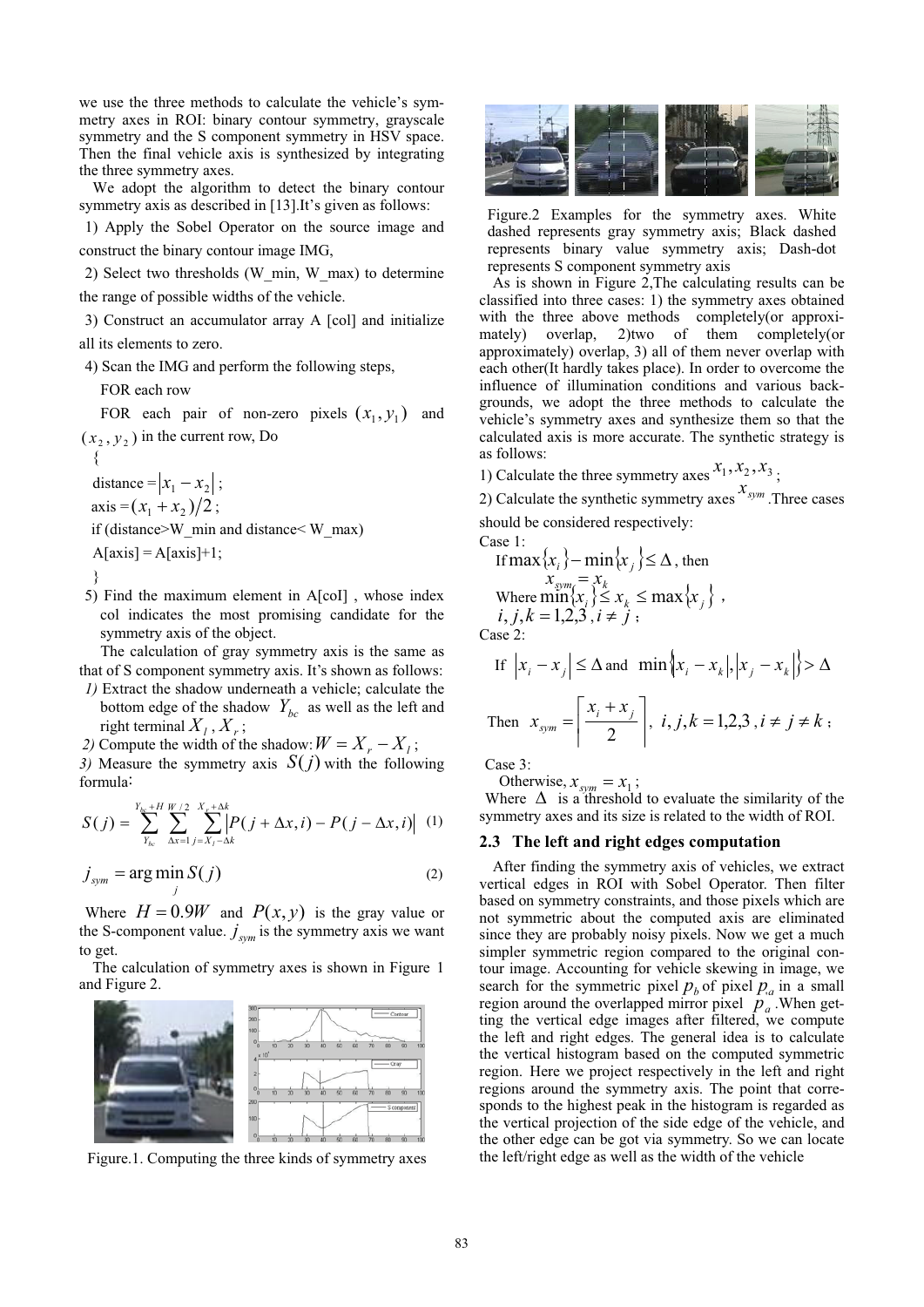#### **2.4 The top and bottom edge computation**

 A limited vertical stripe region is obtained after the calculation of the left and right edges of vehicles. The location of the top and bottom edges can be performed within this stripe. The steps are as follows:

- 1) Eliminate those horizontal edges whose widths are much wider than the width of the vehicle in the upper part of ROI since they are probably the edges of buildings or bridges.
- 2) Calculate the centroid of this vertical stripe region Since the x-coordinate of the centroid is on the symmetry axis, we just need to calculate the y-coordinate as follows:

$$
g_{y} = \frac{\sum_{j=0}^{n-1} \sum_{i=0}^{m-1} (I_{ij} \times j)}{\sum_{j=0}^{n-1} \sum_{i=0}^{m-1} I_{ij}}
$$
(3)

Here,  $I_{ij}$  is the pixels' values of the vertical stripe region;  $n, m$ <sup> $\alpha$ </sup> are the height and width of this region respectively.

*3)* Compute the top/bottom edge of the vehicle

To locate the top/bottom edge, we perform the computation of horizontal histogram on the computed symmetric region. Below the centroid, search the significant horizontal edge from bottom to top in ROI, and the first horizontal edge whose histogram's value is larger than a specific threshold is regarded as the bottom edge of the vehicle. Both the threshold and the histogram are normalized by the width of the vehicle. The location of the top edge is similar to that of the bottom edge.

### **2.5 The edge adjustment based on the shadow**

### **underneath the vehicle**

In practical applications, because of the complexity of backgrounds and illuminations, the above method still has some disadvantages. For example, our method may compute a pseudo-symmetry axis; and the left/right edge obtained by vertical projection may be affected by the vertical edges of backgrounds. Furthermore, due to the fact that the lower part of a vehicle is often darker than any other part in the same image, sometimes we couldn't find a significant bottom edge exceeding the specific threshold and as a result, we can't confirm the bottom edge. What's more, the location of the top edge is prone to influences of illumination conditions, especially when the vehicle has arrived at the image boundary, yet only a part of it is in the image, or it's occluded by other vehicles. In these situations, the vehicle will lose symmetry, which restricts the above method. In order to solve these problems, a method of edge adjustment is proposed based on the shadow. It's described as follows:

*1)* Bottom edge adjustment

If we can't find the bottom edge satisfying the threshold or the calculated bottom edge is quite different from  $Y_{bc}$ , replace it with  $Y_{bc}$ ;

*2)* Left and right edge adjustment

Sometimes the computed Left/right edge is false due to the influence of symmetric background. In this situation we can validate it with the computed shadow width and perspective constraints. If the shadow width is much smaller than the computed vehicle width and it can satisfy

the perspective constraints , we can conclude that the calculated left or right edge is not precise, and replace it with  $X_i$  or  $X_i$  respectively.

*3)* Top edge modification

After adjusting the bottom edge as well as the left/right edge of the vehicle, we modify the top edge according to its aspect ratio. In general, the aspect ratio is between 0.6 and 1.4.

It's necessary to notice that when modifying the edge with the shadow, we should distinguish which is the real shadow underneath the vehicle and which is the shadow projected by bridges, trees, buildings, etc. Some literature has given a lot of detail about it, so we won't consider it here. Moreover, practically because of various reasons, it's very likely that the real width of the vehicle is wider than that of the shadow. So we should combine the distance information and perspective constraints to modify the left/right edge.

# **3 Implementation and Experimental Results**

In order to evaluate the performance of the algorithm, different videos were taken from a backward-looking camera mounted on a vehicle, as well as on different scenes, including highway, urban road, sparse road, etc at different times of day. Sometimes roads are covered with japanning, smear, snow and so on.

Frames are manually extracted from video snippets as testing images. They are input into the recognition engine and the corresponding results are output. The recognition engine consists of ROI extraction, vehicle location and recognition. The extraction and location results are illustrated in the testing images, which are shown with black and white bounding-boxes respectively. Knowledge-based and appearance-based methods are combined for vehicle recognition, we don't discuss it here. The experimental results are shown in Table 1.

| Metrics<br>Video  | <b>NRR</b> | RA1    | RA2    |
|-------------------|------------|--------|--------|
| Urban road        | 1193       | 92.50% | 90.83% |
| Urban narrow road | 1125       | 94.77% | 86.04% |
| High way          | 2294       | 93.72% | 90.28% |
| mountain road     | 1113       | 89.13% | 88.12% |

Table 1: Location accuracy

The meaning of each metrics is as follows:

*NRR*(Number of Reference Regions) represents the reference number of vehicles appearing in the testing images; *RA*1 and *RA*2 are used to evaluate the accuracy of vehicle location

$$
RA1 = \sum_{Area(RR)}^{NRR} \frac{Area(TP)}{Area(RR)}, RA2 = \sum_{Area(DRR)}^{NRR} \frac{Area(TP)}{Area(DRR)}
$$

Where *RR* (Reference Region) represents ideal location regions of vehicles; DRR (Detection Result Region) represents the location regions obtained by the algorithm. *TP* represents the intersection of the above two. As is shown in Figure 3, the larger *RA*1 and *RA*2 are, the more precise the location is. Figure 4 shows some representative results under different conditions.